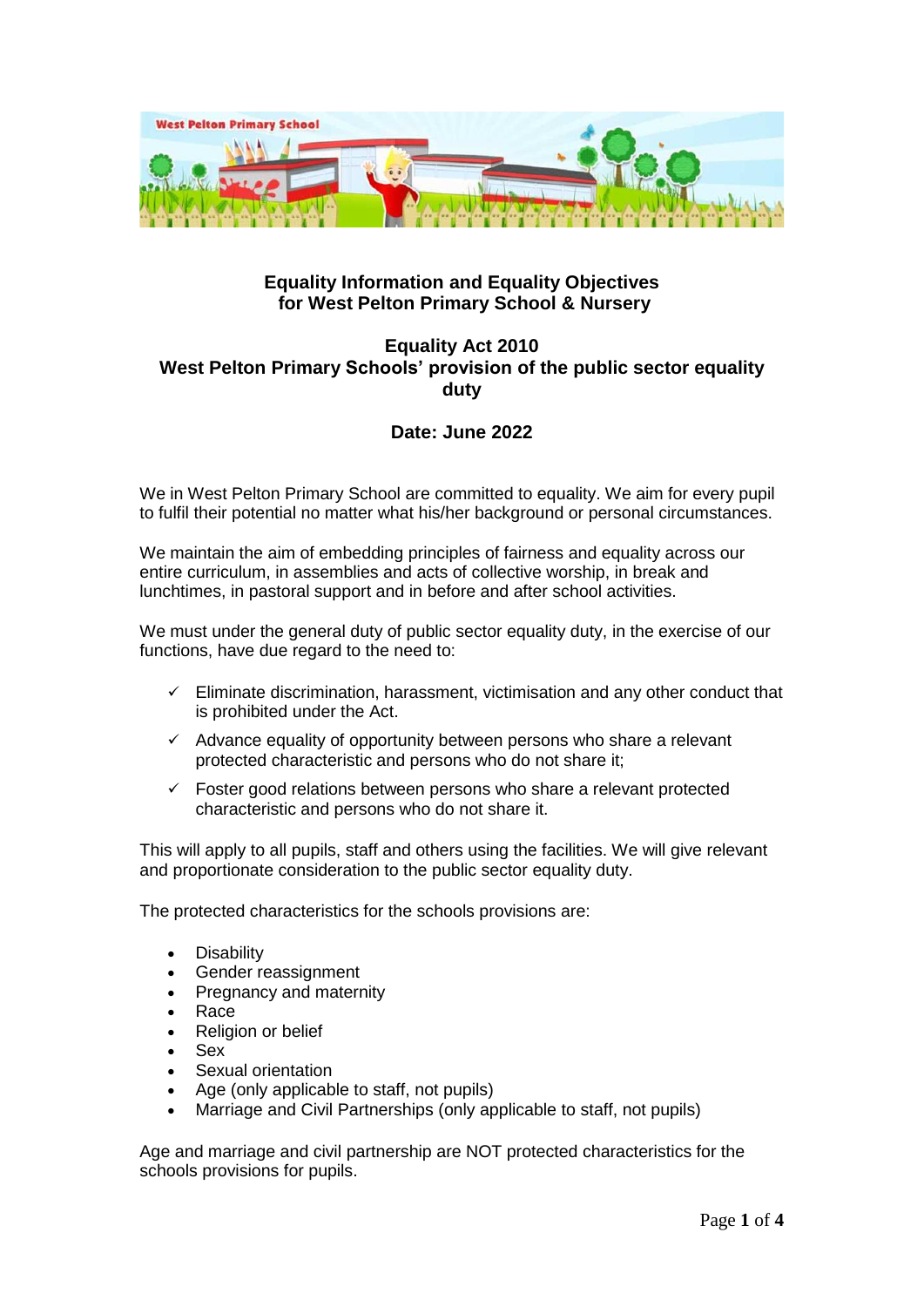We will have **due regard** to advancing equality of opportunity including making serious consideration of the need to

- remove or minimise disadvantages suffered by persons who share a relevant protected characteristic that are connected to that characteristic;
- take steps to meet the needs of persons who share a protected characteristic that are different from the needs of persons who do not share it;
- encourage persons who share a relevant protected characteristic to participate in public life or in any activity in which participation by such persons is disproportionately low.

We will take into account the six Brown principles of 'due regard'

- **awareness** all staff know and understand what the law requires
- **timeliness**  implications considered before they are implemented
- **rigour –** open-minded and rigorous analysis, including parent/pupil voice
- **non-delegation –** the PSED cannot be delegated
- **continuous –** ongoing all academic year
- **record-keeping –** keep notes and records of decisions & meetings

We welcome the opportunity to be transparent and accountable. To this end we fulfil the specific duties of the Act by:

- $\overrightarrow{y}$  publishing our equality information
- $\checkmark$  publishing our equality objectives

We aim to make the information accessible, easy to read and easy to find.

#### *Equality Information:*

We maintain confidentiality and work to data protection principles. We publish information in a way so that **no pupil or staff member** can be identified.

You are only required to complete a staff profile if you have 150+ staff. We have less than 150+ staff even including governors.

| Pupiis.                 |                                                                                                                                                                                               |
|-------------------------|-----------------------------------------------------------------------------------------------------------------------------------------------------------------------------------------------|
| Age                     | We have pupils aged from 2 to 11 years old in our<br>school.                                                                                                                                  |
| <b>Disability</b>       | Our numbers are so small it would not be<br>appropriate to publish this information.<br>We ensure reasonable adjustments are made<br>where appropriate.                                       |
| Gender reassignment     | We support any pupil towards gender<br>reassignment.                                                                                                                                          |
| Pregnancy and maternity | We comply with our equality duty and have<br>planned to deliver education on site if and when<br>required, or offer a place at the Young Parent<br>Group run by the SEND & Inclusion Service. |
| 'Race' / ethnicity      | Our numbers are so small it would not be<br>appropriate to publish this information.                                                                                                          |

**Pupils:**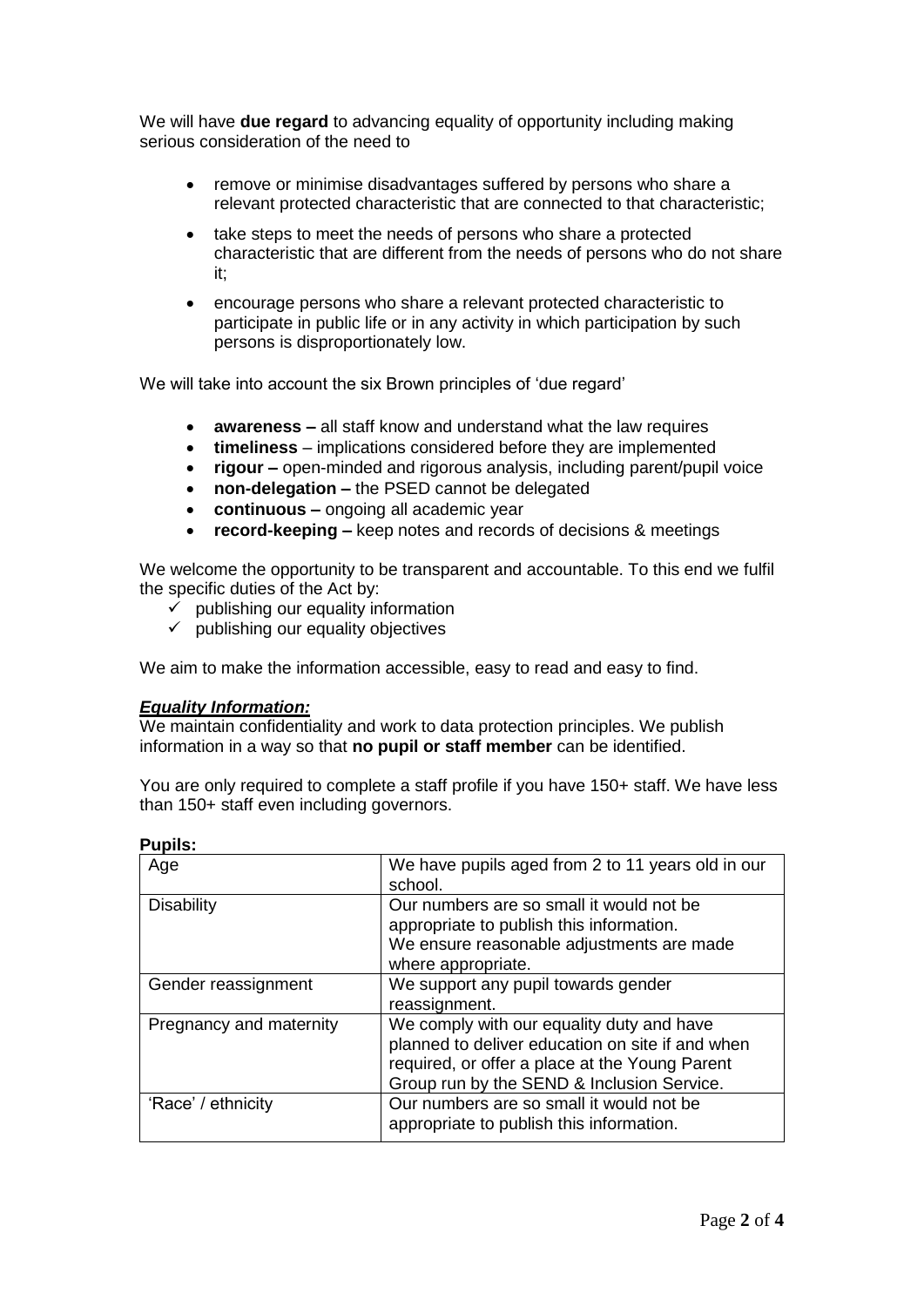| EAL (English as an<br>Additional Language) | Our numbers are so small it would not be<br>appropriate to publish this information. The<br>languages spoken within our pupil profile are:<br>English and Turkish. |
|--------------------------------------------|--------------------------------------------------------------------------------------------------------------------------------------------------------------------|
| Religion and Belief / no belief            | Our numbers are so small it would not be<br>appropriate to publish this information.                                                                               |
| <b>SEND</b>                                | 36% pupils identified with a Special Educational<br>Need.                                                                                                          |
| $Sex - male/female$                        | 48.75% female<br>51.25% male                                                                                                                                       |
| Sexual orientation                         | We support all pupils regardless of sexual<br>orientation                                                                                                          |
| <b>Pupil Premium</b>                       | 42.6% pupils eligible for Pupil Premium                                                                                                                            |

#### **We will update our equality information at least annually and publish on the school website.**

#### *Equality Objectives*

Our equality objectives are:

- 1. To monitor and analyse public achievement by race, gender and disability and act on any trends or patterns in the data that require additional support for pupils
- 2. To raise levels of attainment in core subjects for vulnerable learners
- 3. To review levels of parental and pupil engagement in learning and school life, across all activities to ensure equality and fairness in access and engagement.

### **We will update our equality objectives every four years and publish them on our school website.**

#### **We will review progress on these objectives annually and this paperwork will be held within school.**

We adopt a whole school approach to equality and consider it important for pupils to learn about equality and human rights. We adhere to the Equality and Human Rights Commission (EHCR) statement:

*'To reap the full benefits of equality and human rights education, it is essential to teach topics in an environment which respects the rights and differences of both students and teachers. Without an equality and human rights culture within the classroom and school as a whole, learning about these topics can at best appear irrelevant, and at worst, hypocritical. The respect and tolerance it teaches will help staff and students create a healthier, happier, fairer school culture, and could lead to reductions in bullying and other negative behaviour, and improvements in attainment and aspirations.*

Though the Act refers to 'race', the use of ethnic/ cultural origin, background or heritage is often more appropriate

**Headteacher: Ms V Hewison**